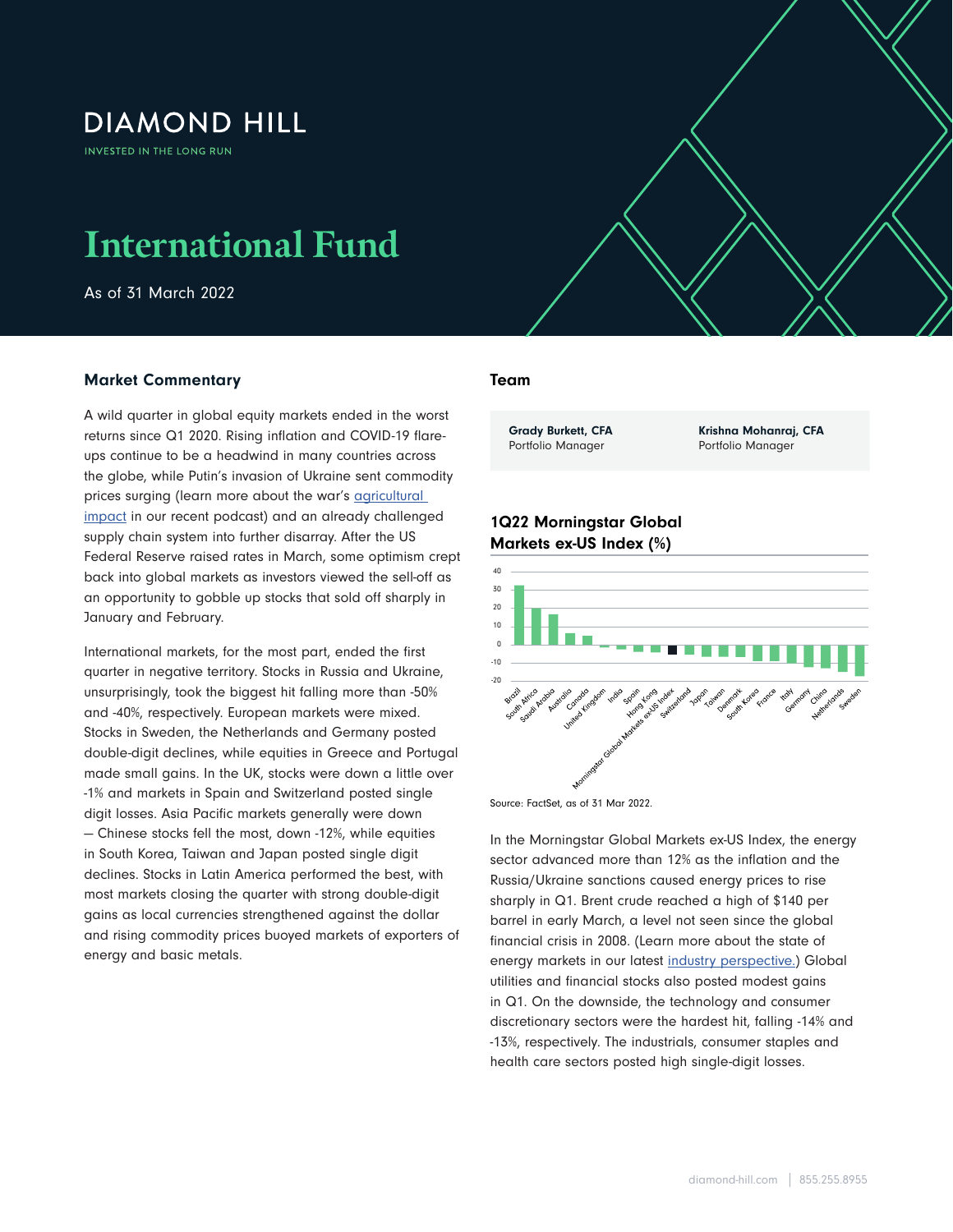#### Performance Discussion

During a volatile quarter, the portfolio held up better than the Morningstar Global Markets ex-US Index by a decent margin. In Q1, we benefited from good stock selection in Europe and our outsized exposure to Latin America. Our holdings in Israel, Peru and Japan performed better than those in the index. We also benefited from our lack of direct exposure to Russia. The performance of our stocks in the United Kingdom and the US was a headwind during the quarter.

On an individual holdings basis, top contributors to return included Brazilian pharmaceutical company Hypera, Peruvian financial services provider Credicorp and Canadian telecom services provider Rogers Communications. Hypera continues to deliver abovemarket growth and successfully integrate newly acquired assets. The company also announced new investments into biologics and hospital administered drugs, further diversifying the business and providing the company with a meaningful driver of future long-term growth. The macro climate has also improved as it is becoming less likely tax reform will be passed by Congress—the reform is negative for high dividend paying companies like Hypera.

Credicorp shares outperformed on continued fundamental improvements, better-than-expected FY2022 guidance, positive sentiments on rising rates and higher commodities prices globally, of which Peru is a beneficiary. Rogers Communications reported a solid Q4 as the firm continues to recover from prior COVID-related pressures on service revenue and customer acquisition. The resolution of recent board level discord also may have contributed to the share price appreciation during the quarter.

Other top contributors in Q1 included multinational software provider Check Point Software Technologies and property and casualty insurance company Fairfax Financial. Check Point reported a solid Q4 as the company continues its lengthy transition towards a subscription-based sales model. We expect the firm to consistently repurchase shares with the substantial free cash flow it generates each year. Fairfax has benefited from strong premium growth. Book value per share continues to grow nicely helped by strong investment and underwriting results and revaluation of its investment in Digit, the Indian insurance company.

UK-based consumer goods manufacturer Unilever, USbased social media platform Meta and Chinese internet and advertising services provider Tencent were among

our weakest performers. Unilever's recent results have been hampered by inflation, and the company guided to further margin pressure in 2022. In addition, the market was disappointed by Unilever's failed attempt to acquire GSK's consumer health business. The company announced a large reorganization which will reduce management overhead. While we expect Unilever to be able to successfully manage this inflationary environment, near-term results for the business will be challenging.

The share price of Meta (Facebook's parent company) declined significantly as the company reported a slight miss in earnings and provided guidance for a weak 1Q22. Meta also highlighted that competition from TikTok has been impacting user engagement in its apps. In our view, the company is taking the proper steps and investing heavily in ramping up its "Reels" feature, which competes with TikTok. Meta's stock is trading at a meaningful discount to our estimate of intrinsic value, and we expect the company to retain its attractive network economics and manage competition and user privacy concerns well without impairing the value of the business over the long term.

Tencent's stock has been hampered by several factors including a slowdown in business growth, looming regulatory risks, spill-over effects from the Russia/Ukraine conflict, and negative sentiment around the delisting of its ADR in the US. Despite these headwinds, we continue to believe in Tencent's long-term prospects.

Other bottom contributors included emerging markets focused fixed income manager Ashmore Group and Luxembourg-based digital music-streaming services provider Spotify Technology. Ashmore's shares underperformed on higher inflationary expectations, rising rates in developed markets, disappointing investment performance and lower return expectations for the emerging markets asset class, which collectively drove net fund outflows from Ashmore. Additionally, as a specialist in emerging markets, Ashmore has some exposure to Russian securities.

Spotify's stock sold off in Q1 despite strong fundamental results. We believe the sell-off was due to several exogenous factors, including the interest rate policy shift, public backlash over Joe Rogan content, as well as continued skepticism by some around the company's decision to step up growth investments again, thus calling into question the business's longer-term ability to scale. We used the period of weakness to add to our position.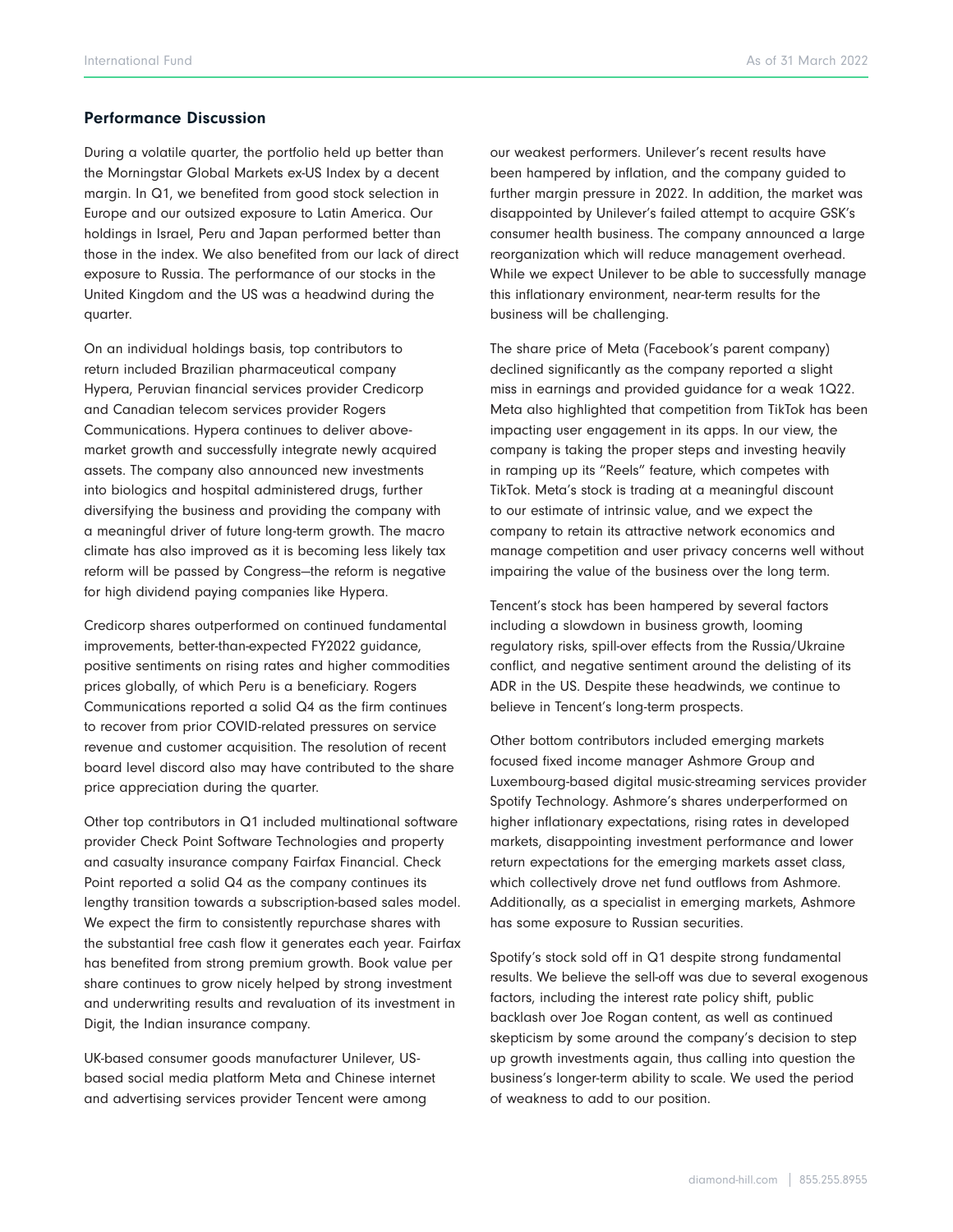#### Portfolio Activity

In Q1, we added three new positions to the portfolio. Energy Recovery is a global leader in pressure exchanger technology. The company commands a dominant market share in the desalination end-market, which could see meaningful secular growth over the next several decades. Furthermore, we believe Energy Recovery is close to commercializing its pressure exchanger technology that could allow economic substitution of carbon dioxide for refrigerants that currently contribute to global warming, which could substantially increase the company's addressable market. We believe the current stock price does not fully reflect Energy Recovery's long-term growth potential, thus enabling us to establish a position at an attractive discount to our estimate of intrinsic value.

We also initiated a position in Hakuhodo Dy Holdings, Japan's second largest full-service ad agency, and seventh largest agency globally. The company is an innovative leader in the digital ad space with a unique approach. Hakuhodo is redefining how industry transactions might occur in the future (pioneering an "advertising as a service" model rather than the traditional, transactionbased approach). It is also redefining the types of digital services ad agencies can/will provide to customers going forward. Key industry stakeholders have bought into the new approach, execution has been strong, and the company has been consistently taking market share. It is well understood that digital ads are driving 100% of the industry growth, and Japan remains underweight digital ads compared to the rest of the world. Given Hakuhodo's relatively smaller size (nimble) and foundational forward-thinking creative culture, the company is much further along in its digital transition compared to larger industry peers, which are generally encumbered by years of bolted-on, no longer competitive, traditional media assets. We like the management team and the main creative team, which is run by Michael Birkin, a US-based ex-Omnicom executive. We also like that the business is asset-light (high returns), and the company's financial position is strong. We believe Hakuhodo is being valued as a traditional ad agency and not as a fastgrowing digital advertising innovator.

Finally, we initiated a position in Exor, which is the investment company that holds the interests of the Agnelli family, known for founding Fiat motor company. Exor is a collection of auto and industrial assets including Ferrari, Stellantis and CNH Industrial. We initiated a position taking advantage of the sell-off in the stock at the onset of the Russia/Ukraine war. The impending sale of its ownership

in PartnerRe (reinsurance company) means that Exor will have significant amounts of cash, which provides substantial optionality in the event of further market sell-offs or a large global recession.

On the sale side, we exited our position in Kasikornbank in favor of other opportunities. We also exited our position in Vivendi after the firm spun out Universal Music Group (UMG) as a separate publicly traded company. We continue to own UMG, which we view as a well-positioned business with solid growth prospects.

#### Market Outlook

After a strong rebound in 2021, global GDP growth is expected to moderate in 2022, with the potential for additional pressure from lingering supply chain disruptions, higher oil prices and other impacts from Russia's invasion of Ukraine. Despite these headwinds, corporate earnings are expected to continue making new highs in 2022.

Russia's invasion of Ukraine has the potential to disrupt the flow of exports from these countries, which may impact global supplies and prices for a wide variety of end markets. The potential impact to individual businesses varies, and we are monitoring these risks closely.

Although economic stimulus remains high in many parts of the world, it has started to diminish as various tightening measures are implemented. Central banks around the globe will continue to assess economic progress and inflation to determine when and how swift to pull back on pandemicrelated stimulus or infuse their economies with more support. We expect to see varying states of economic growth around the world in 2022 and believe persistent inflation will be one of the most critical risk factors economies face this year.

Non-US equity markets remain more attractive on a relative valuation basis than those in the US, providing international investors a more opportunistic pond to fish in for new investment ideas. Our primary focus is always on achieving value-added results for our existing clients, and we believe we can achieve better-than-market returns over the next five years through active portfolio management.